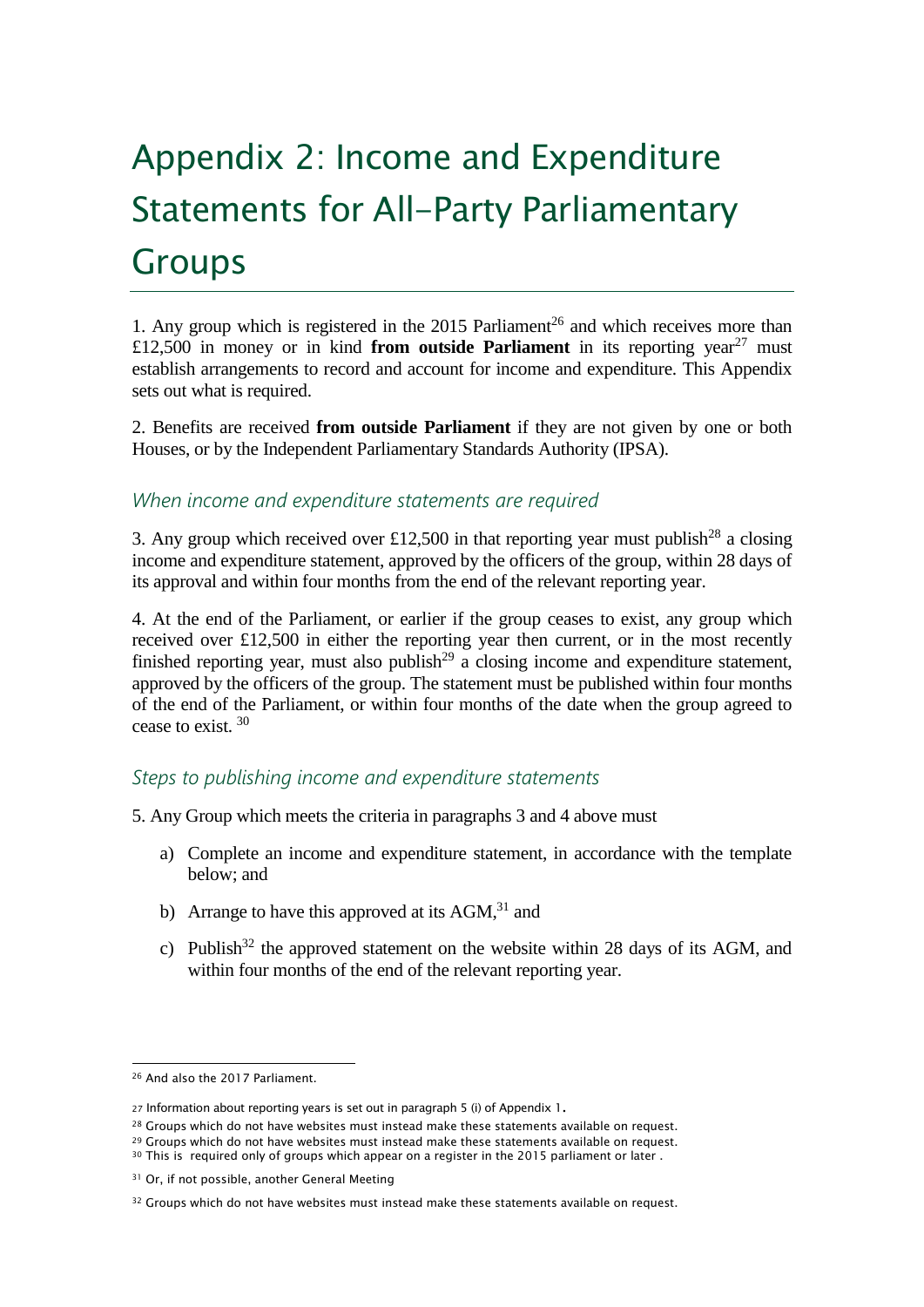## *Information to be provided*

6. When a group completes an income and expenditure statement, it must reflect in it all income and benefits received, and all expenditure, in the relevant reporting period. There is no exemption for items which do not require registration, *except that* groups must not list any benefits provided by or derived from Parliament (eg the use of meeting rooms, stationery or IT facilities); or benefits derived from the Independent Parliamentary Standards Authority (IPSA) (eg the use of staff time or facilities in a constituency office).

7. The form at Appendix 2 sets out the minimum detail required. A statement which provides less detail than this is unlikely to be acceptable. On the other hand, groups may provide more detail if they wish. For example, accruals accounting is not required and it is expected that in most cases the statement will be completed on a money-in, money-out basis. But a group is free if it so wishes to prepare its statement on an accruals basis.

## *Overlap with registration*

8. Submission of income and expenditure statements does not remove the overlapping responsibility for registration. Groups are still required to register, within 28 days, any benefits with a value of over £1,500 which they receive from a single source outside Parliament in the calendar year. And individually, MPs and Peers and their staff are still required to register, in accordance with the requirements of that House, certain benefits which they have received through their membership of an All-Party Parliamentary Group. The relevant Guides to the Rules explain the requirement.

## *Groups which submit accounts to external bodies*

9. If the group is required to submit its accounts to an external regulatory body (such as a charity commission or Companies House), it must either:

- prepare an income and expenditure statement, in accordance with the rules set out in this Appendix; or
- publish $33$  on its website the accounts which it already submits to the external body. In that event the accounts must distinguish the elements of income and expenditure which are set out in the template, $34$  and the accounts must be published within the timetable for submission which has been set by the external body.

<u>.</u>

<sup>33</sup> Groups which do not have websites must instead make these statements available on request.

<sup>&</sup>lt;sup>34</sup> Groups may include some detail in the notes to the accounts, if more convenient.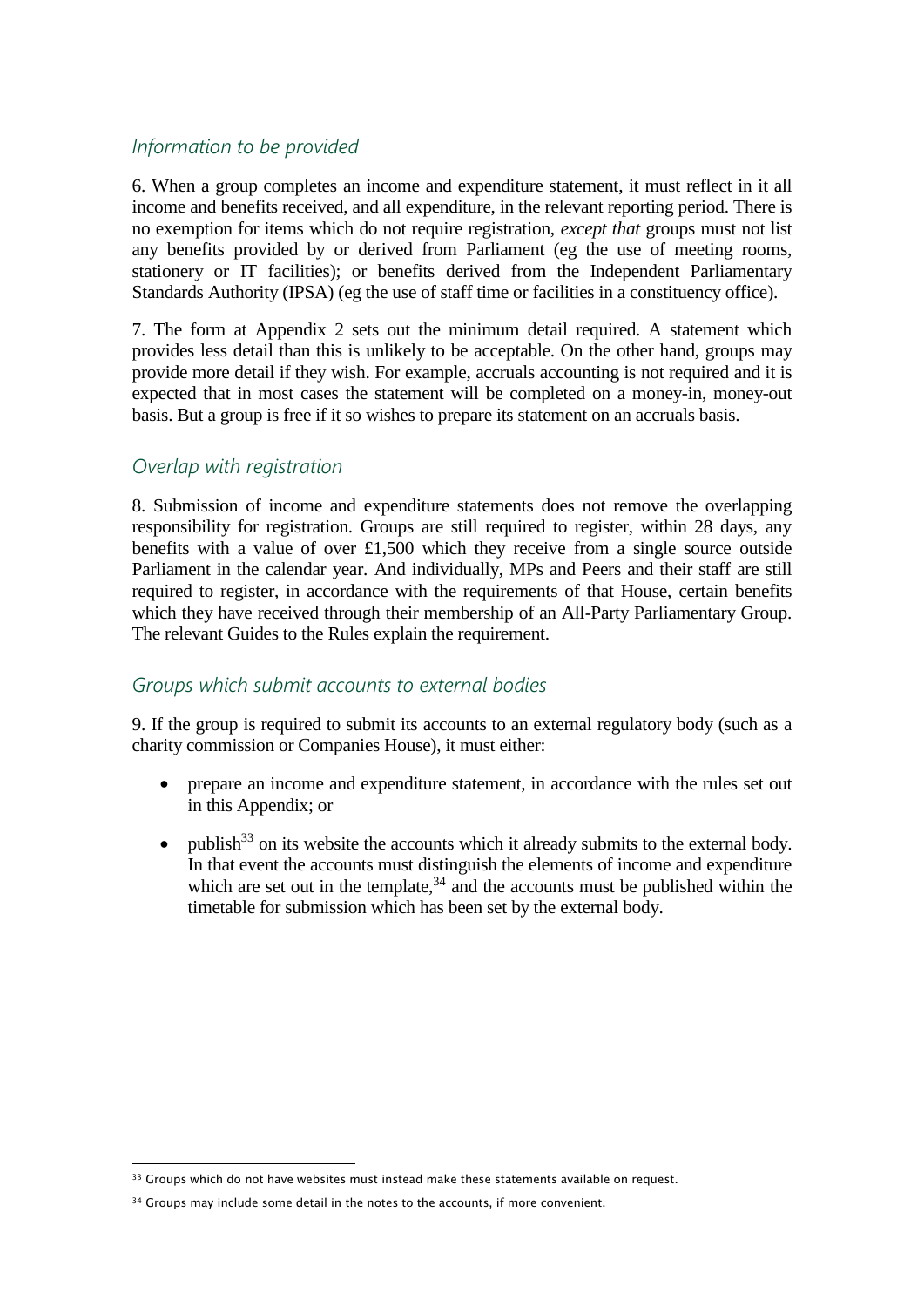## *Template for income and expenditure statement for All-Party Parliamentary Groups*

Name of group: **All-Party Parliamentary Group for Children Who Need Palliative Care**

Period covered by this statement: **18 July 2017 - 17 July 2018**

|                                                                              | £           |  |  |  |  |  |  |
|------------------------------------------------------------------------------|-------------|--|--|--|--|--|--|
| A. Balance brought forward from<br>previous year:                            | $\mathbf 0$ |  |  |  |  |  |  |
| B. Income received during the year:                                          |             |  |  |  |  |  |  |
| i. Membership subscriptions<br>(parliamentarians)                            | $\mathbf 0$ |  |  |  |  |  |  |
| ii. Monetary donations (including external<br>subscriptions and sponsorship) | $\mathbf 0$ |  |  |  |  |  |  |
| iii. Trading income                                                          | $\mathbf 0$ |  |  |  |  |  |  |
| iv. Interest received                                                        | 0           |  |  |  |  |  |  |
| v. Other (please explain)                                                    | $\mathbf 0$ |  |  |  |  |  |  |
| <b>TOTAL</b> income                                                          | 0           |  |  |  |  |  |  |

## **C. Expenditure during the year:**

i. Employment costs (salaries, NI, pensions (100)

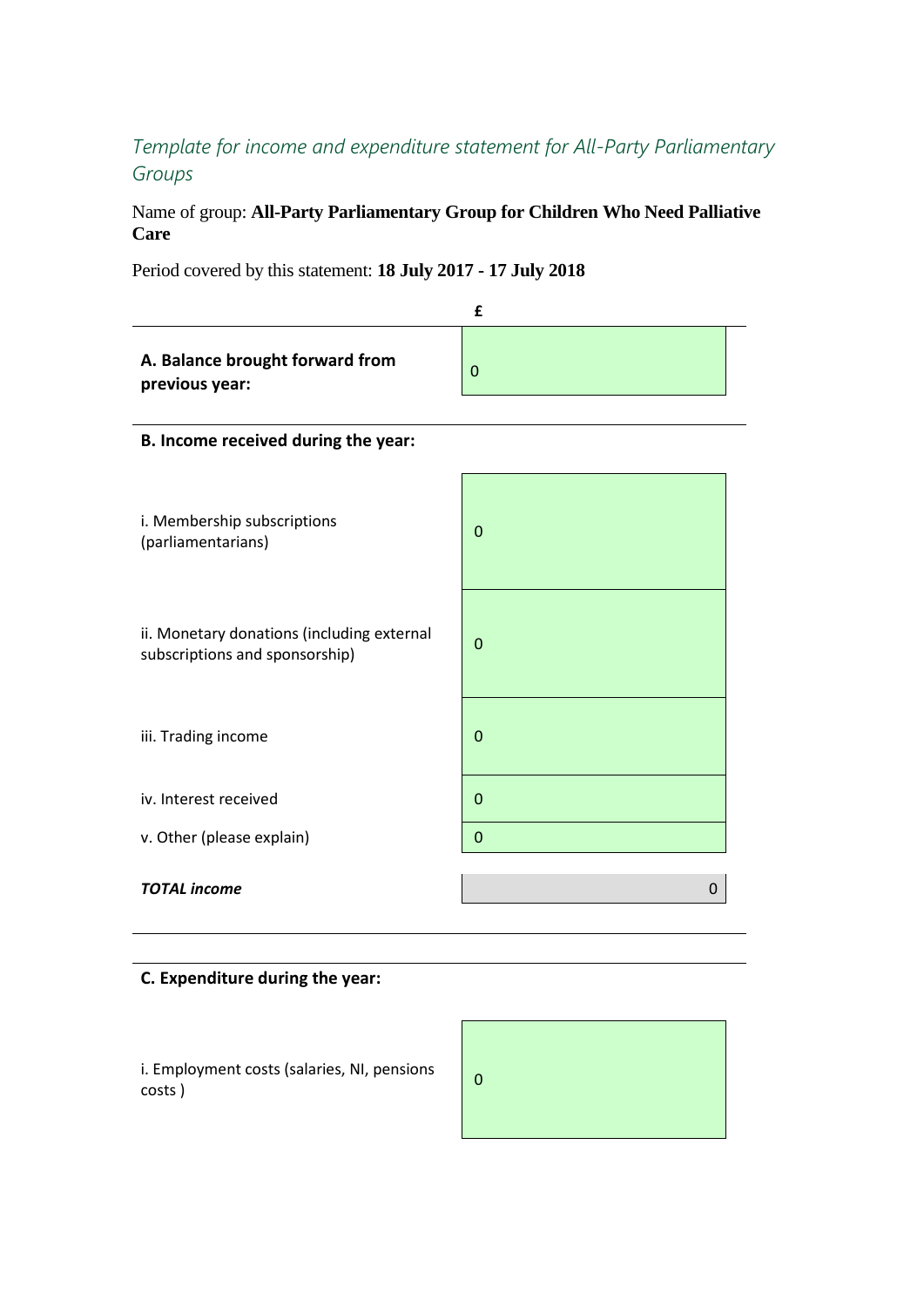| ii. Costs of contractors and freelance staff        | $\mathbf 0$ |
|-----------------------------------------------------|-------------|
| iii. Visits and events (UK)                         | $\mathbf 0$ |
| iv. Visits and events (abroad)                      | $\mathbf 0$ |
| v. Cost of generating income                        | 0           |
| vi. Office and communications costs                 | $\mathbf 0$ |
| vii. Other (please explain)                         | $\mathbf 0$ |
| <b>TOTAL expenditure</b>                            | 0           |
|                                                     |             |
| D. Balance carried forward (A+ total B-<br>total C) | O           |

 $\overline{\mathbf{r}}$ 

 $\overline{\phantom{a}}$ 

|                                                                                                                                  | <b>Secretariat services from Together</b><br>for Short Lives  |  |  |
|----------------------------------------------------------------------------------------------------------------------------------|---------------------------------------------------------------|--|--|
|                                                                                                                                  | Staff costs: £9,001-£10,5001                                  |  |  |
| E. Value of benefits in kind received from<br>each source during the reporting year (in<br>bands of up to £1,500; £1,501-£3,000; | Support costs and office and<br>overhead costs:               |  |  |
| £3,001 to £4,500; £4,501 to £6,000 etc)                                                                                          | £4,501-£6,000                                                 |  |  |
| Please itemise according to the source and<br>band                                                                               | <b>Non-pay costs from Together for</b><br><b>Short Lives:</b> |  |  |
|                                                                                                                                  | £1,501-£3,000                                                 |  |  |
|                                                                                                                                  | These include:                                                |  |  |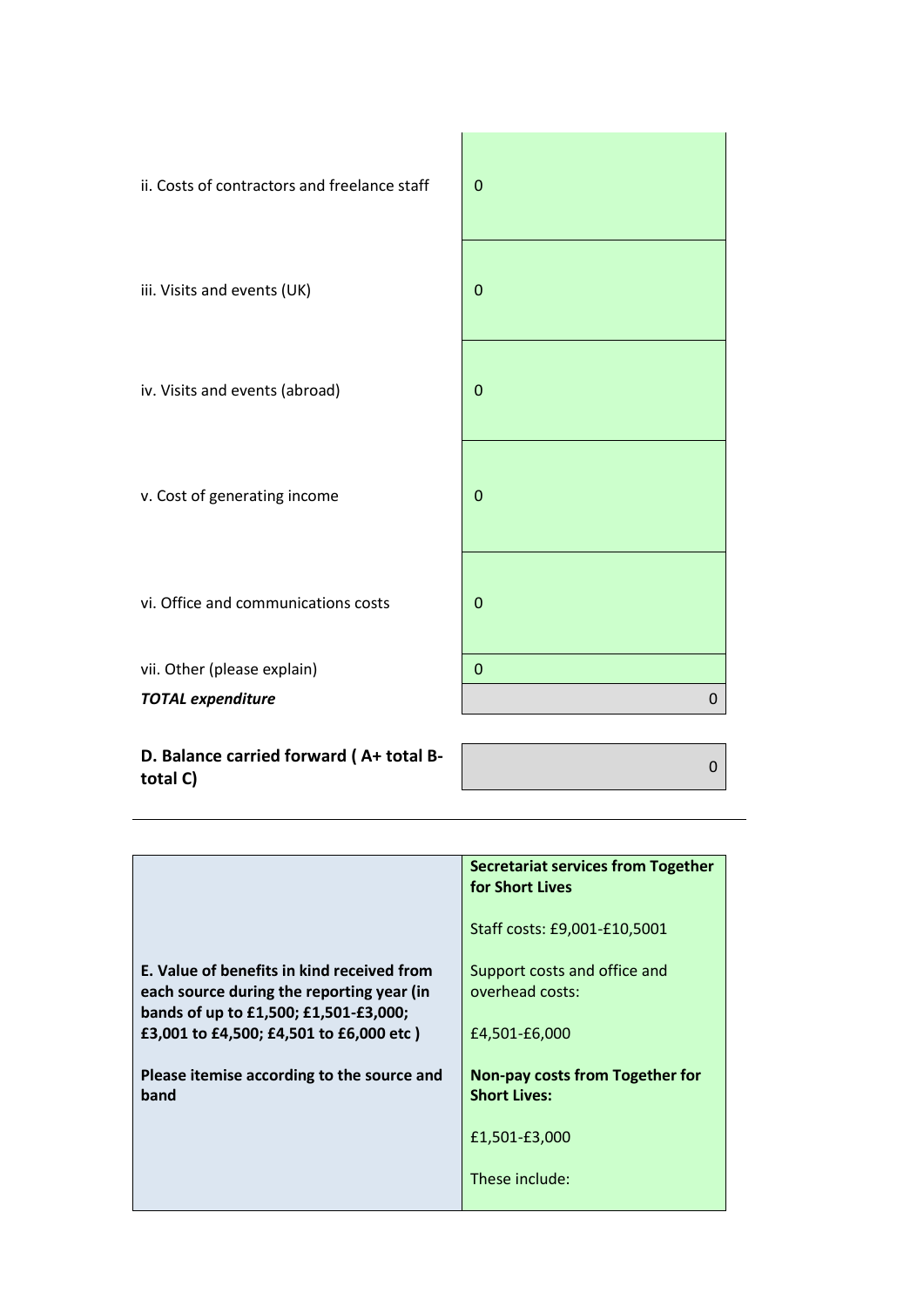| Travel expenses of witnesses<br>attending the APPG's four oral<br>evidence inquiry sessions.<br>Hosting service for recordings<br>$\bullet$<br>of the APPG's oral evidence<br>sessions as podcasts.<br>Transcribing the APPG's inquiry<br>oral evidence sessions oral<br>evidence sessions.<br>Deposit for the APPG's |
|-----------------------------------------------------------------------------------------------------------------------------------------------------------------------------------------------------------------------------------------------------------------------------------------------------------------------|
| reception in the Strangers'                                                                                                                                                                                                                                                                                           |
| Dining Room, House of                                                                                                                                                                                                                                                                                                 |
| Commons, 23 October 2018.                                                                                                                                                                                                                                                                                             |

#### **Signed by Chair of Group:**

Caroline Johnson

#### **Date: 12 November 2018**

#### **Notes on how to complete the income and expenditure statement**

#### **B Income received during the year**

Please enter a value in each box, even if it is zero. Include in these figures all money received, however small the sum, and even if it is from sources which would not require registration.

B i. Use this line to record the total membership income from MPs and peers. There is no need to itemise individual receipts. Groups are encouraged to name donors but are not required to do so.

B ii. Use this line to record the total value of any other donations or gifts received by the group, including any membership income from people who are not at the time MPs or peers. Groups are encouraged to name donors but are not required to do so.

B iii. Use this line to record the total income arising from activities by the group during the year. This might include income from the sales of publications, or from ticket sales for conferences or concerts. Do not make any deductions for the costs of generating this income.

B iv. Include here the total amount of any interest received during the year, for example from bank accounts or investments.

B v. Any other incoming money should be included in this line, with a brief explanation.

#### **C Expenditure during the year**

C i. Use this line to record the total spent during the year on any staff directly employed by the group or its officers. Costs should be full costs, including wherever possible pensions, NI and expenses, and (if relevant) any money spent on staff accommodation. There is no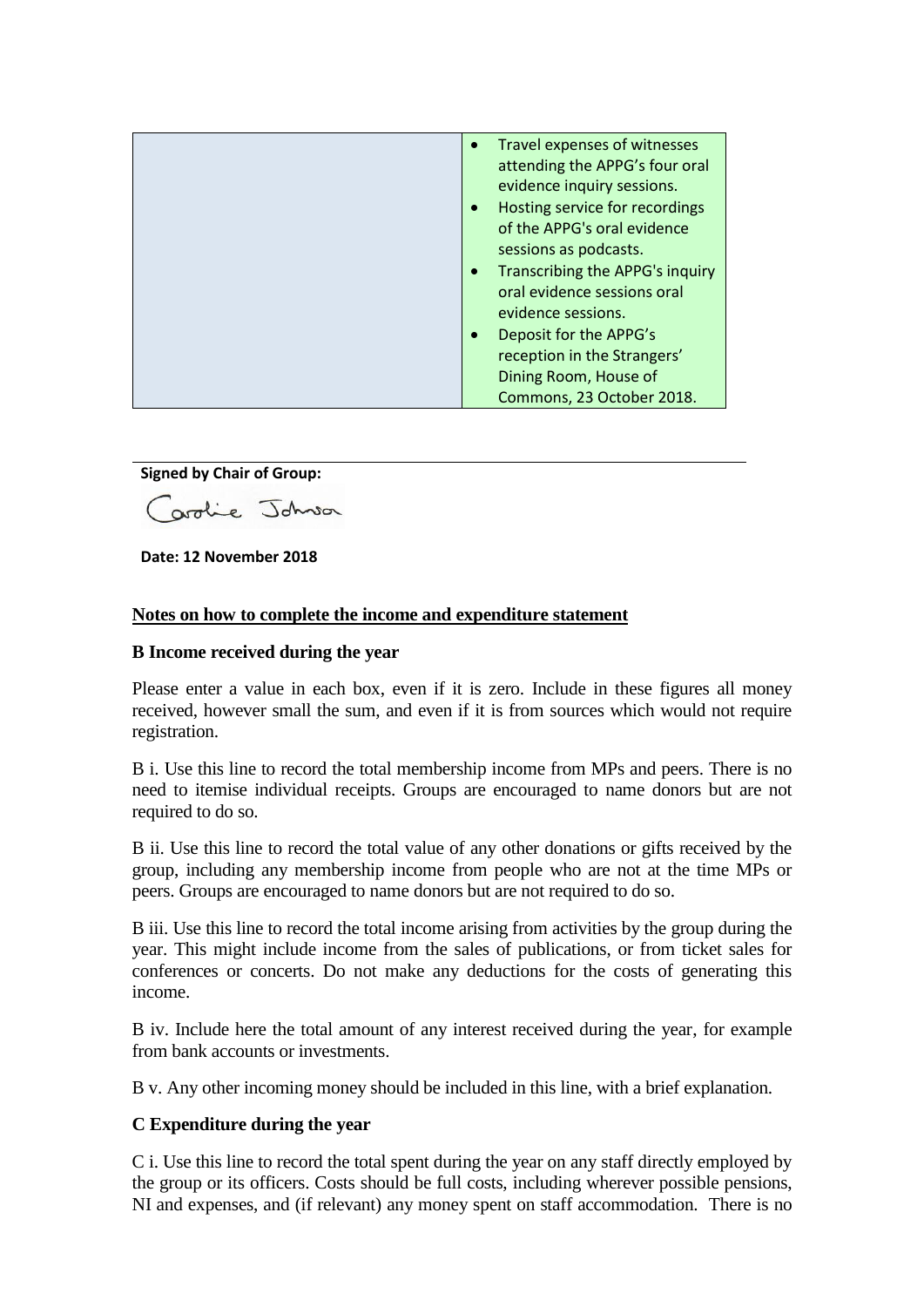need to name individuals or to itemise individual payments unless the group wishes to do so.

C ii. Use this line to record the total of any payments (including fees, reimbursement of expenses and honoraria) made during the year to organisations or individuals (other than those directly employed by the group or its officers) in return for services provided. There is no need to name individuals or to itemise individual payments unless the group wishes to do so.

C iii. Use this line to record the total spent during the year on organising or attending any UK visits or events, unless these amounted to fundraising activity. Include money spent on travel for Members or anyone accompanying the group, unless already included in C (i) or (ii) above. There is no need to name individuals or to itemise individual payments unless the group wishes to do so.

C iv. Use this line to record the total spent during the year on any overseas visits organised or attended by the group, unless these amounted to fundraising activity. Include money spent on travel for Members or anyone accompanying the group, unless already included in C (i) or (ii) above. There is no need to name individuals or to itemise individual payments unless the group wishes to do so.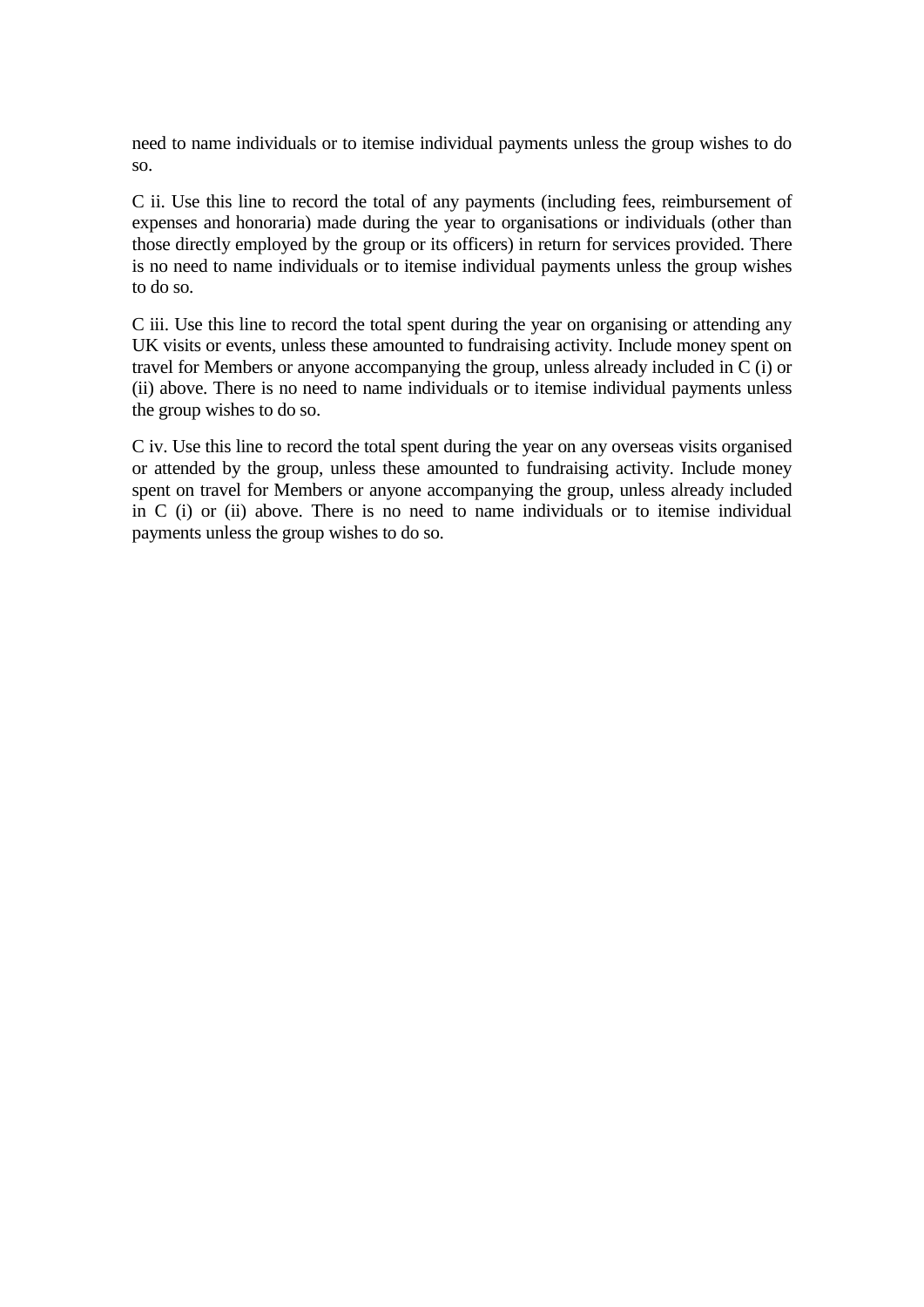C v. Use this line to record the total spent during the year on generating any income recorded under B (iii) above, eg the costs of concerts, conferences, publications etc. There is no need to show the costs of particular events or publications unless the group wishes to do so.

C vi. Use this line to record the total spent during the year on office, communications or running costs, for example office supplies, insurance, data protection registration, governance, audit or financial costs; web or publishing costs; PR; advertising, IS/IT services, telephones, printing , postage etc. There is no need to itemise individual payments unless the group wishes to do so.

C vii. Any other money spent should be included in this line, with a brief explanation. There is no need to itemise individual payments unless the group wishes to do so.

## **E Benefits in kind**

Benefits in kind would include (but are not limited to) the transfer of goods or services such as hospitality, visits, clothing, secretariat or administrative services, research or the use of office premises. If the transfer of funds is involved, the benefit is a financial one and should be included in Section B of the spreadsheet.

Using a different line for each donor, please set out, with a brief description of what was received, any benefits in kind the group has received during the reporting year. Assign the total value of the benefits received from each donor during the year to a band of £1,500 (eg up to £1,500; £1,501-£3,000; £3,001 to £4,500 etc).  $35$ 

You are encouraged to name donors but are not required to do so. If you wish not to name donors, you may simply assign a number to each.

You are not required to list benefits in kind if the total value of the benefits in kind received from that donor in the reporting year was £100 or less.

When listing staff services, such as secretariat services, you should assess their value wherever possible based on the full costs met by the employer, taking account of upon hours worked and including accommodation, pensions contributions and other costs for which figures are available.

Include benefits in kind even if the group is not required to register them, such as any overseas visits funded by non-registrable sources. The only exception is for benefits provided by Parliament or the Independent Parliamentary Standards Authority. **These should not be listed here.** 

| Value (in bands of $£1,500$ ) |           |             |           |             |        |             |           |             |           |
|-------------------------------|-----------|-------------|-----------|-------------|--------|-------------|-----------|-------------|-----------|
| <b>FROM</b>                   | <b>TO</b> | <b>FROM</b> | <b>TO</b> | <b>FROM</b> | TО     | <b>FROM</b> | <b>TO</b> | <b>FROM</b> | <b>TO</b> |
| 1,501                         | 3.000     | 21,001      | 22,500    | 40.501      | 42,000 | 60,001      | 61.500    | 79.501      | 81,000    |
| 3,001                         | 4.500     | 22,501      | 24,000    | 42,001      | 43.500 | 61.501      | 63,000    | 81.001      | 82,500    |
| 4,501                         | 6.000     | 24,001      | 25,500    | 43.501      | 45,000 | 63,001      | 64.500    | 82.501      | 84,000    |
| 6,001                         | 7,500     | 25,501      | 27,000    | 45,001      | 46,500 | 64.501      | 66,000    | 84.001      | 85,500    |

Bands above £1,500 are set out below.

<sup>&</sup>lt;u>.</u> <sup>35</sup> Bands above £1,500 are set out below for your convenience.